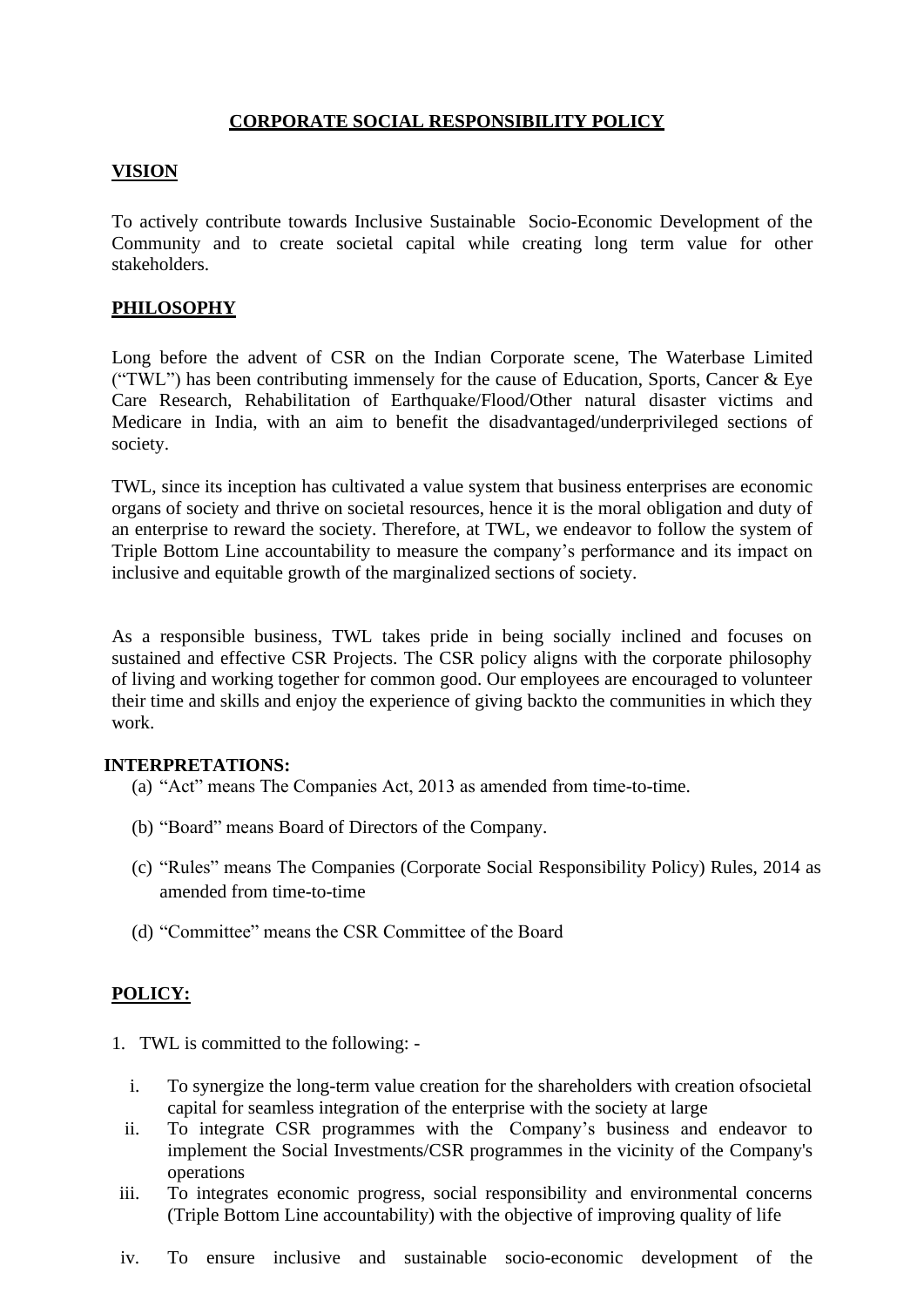underprivileged/needy/deserving communities through the means of primary and higher education, eradication of poverty, elimination of hunger, supporting research & development work in the field of cancer, eye care, building of medical-care capacity, rural development projects and such other initiatives

- v. To support and promote the cause of all kind of sports and physical health education
- vi. To promote the cause of environmental sustainability, ecological balance, protection of flora & fauna, animal welfare, agroforestry, conservation of forest & natural resources, maintaining quality of soil, air and water
- vii. To promote gender equality, empowering of women economically and such other initiatives
- viii. To encourage the development of human capital through skills development, vocational training etc. and contribute to the happiness index of the community by promoting livelihood enhancement projects
- ix. To contribute for the promotion and accomplishment of the above stated causes through collaborative partnership with the Government, the District Authorities, the village panchayats, NGOs etc. including contributions to PrimeMinister Relief Fund or any other fund setup by the Central Government for socio-economic development and relief and welfare of the Scheduled Castes, Scheduled Tribes, other backward classes, minorities and women

The company may also collaborate with other companies, including Group Companies, Subsidiaries, Associates, affiliates etc. for undertaking CSR Projects/ programs. However, the same should be undertaken in such a manner that the CSR Committees of respective companies are in a position to report separately on such projects or programs.

The surplus arising out of the CSR projects or programs or activities shall not form part of the business profit of the Company.

- 2. Focus Areas:
	- 2.1. Education
	- 2.2. Health care and family welfare
	- 2.3. Sports & Culture
	- 2.4. Social causes
	- 2.5. Infrastructure development
	- 2.6. Sustainable livelihood
	- 2.7. Environment
	- 2.8. Women Empowerment
- 3. However, all other areas as may be notified by the Central Government from time to time and as included in Schedule VII to the Act may also be taken up. Further, preference shall be given lo local area and areas around it where it operates, for spending the amount earmarked for CSR activities.
- 4. Further, the CSR amount may be spent by the Company for creation or acquisition of a capital asset, which shall be held by –

(a) a company established under section 8 of the Act, or a Registered Public Trust or Registered Society, having charitable objects and CSR Registration Number under sub-rule (2) of Rule 4; or

(b) beneficiaries of the said CSR project, in the form of self-help groups, collectives, entities; or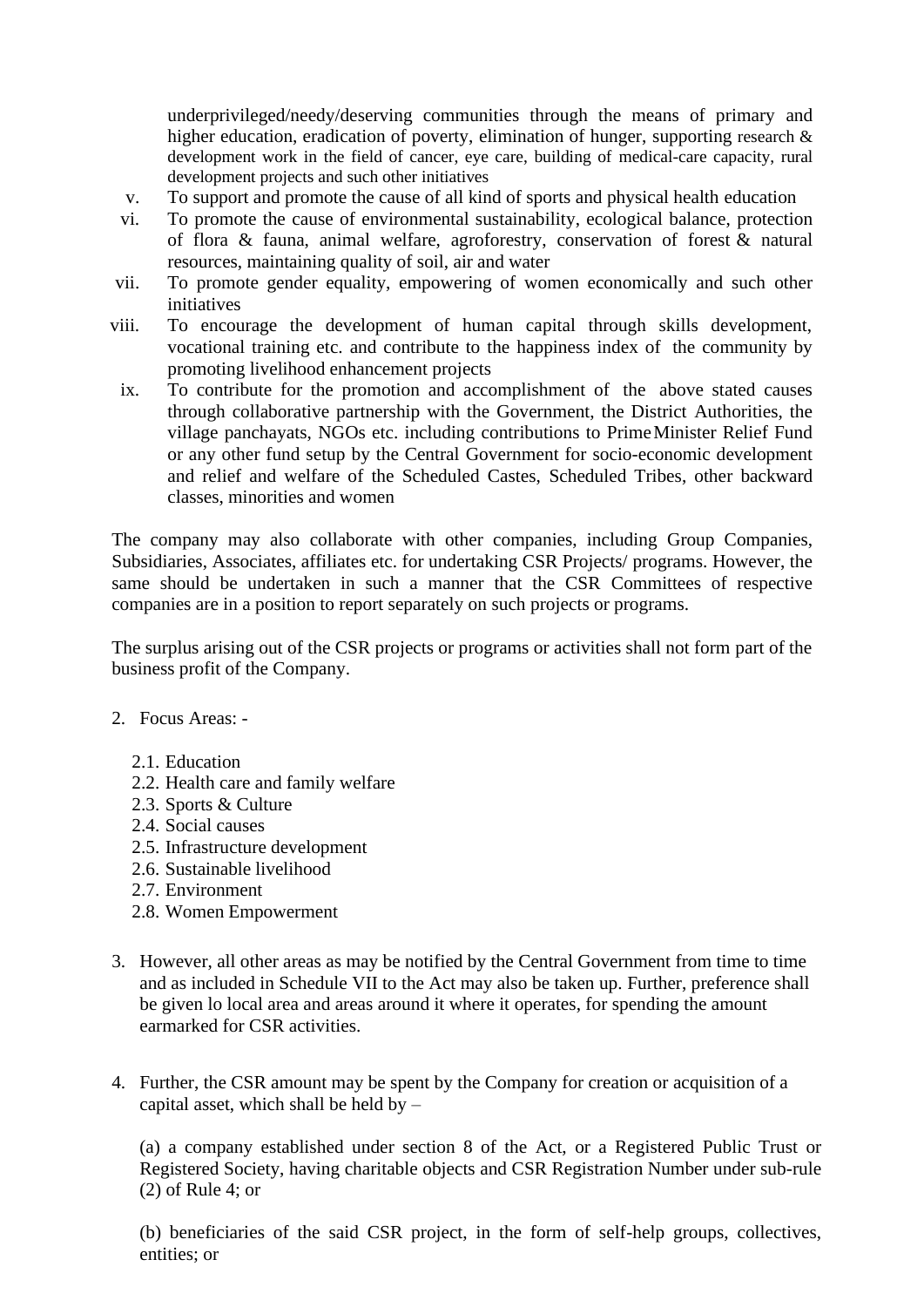- (c) a public authority:
- 5. Partners: Trusts, NGO, Govt. Agencies, other agencies /entities/beneficiaries as allowed by the Government.

### **CSR COMMITTEE**

CSR Committee shall consist of at least 3 (three) Directors, out of which at least one Director shall be an Independent Director.

### **MEETING OF COMMITTEE**

- 1. The Committee shall meet at least once in a year, preferably at the beginning of the financial year, to formulate and recommend to the Board, an annual action plan in pursuance of its CSR policy, which shall include the following, namely:
	- a) the list of CSR projects or programmes that are approved to be undertaken in areas or subject specified in Schedule VII of the Act;
	- b) the manner of execution of such projects or programmes;
	- c) the modalities of utilization of funds and implementation schedules for the projects or programmes;
	- d) monitoring and reporting mechanism for the projects or programmes; and
	- e) details of need and impact assessment, if any, for the projects undertaken by the Company.
- 2. However, the Board of Directors of the Company may alter such plan at any time during the financial year, as per the recommendations of the CSR Committee, based on the reasonable justification to that effect.
- 3. Apart from the above, the Committee shall hold meetings as and when necessary.

### **MONITORING OF CSR PROGRAMS**

- 1. Notwithstanding whatever mentioned elsewhere, every year, the CSR Committee will place for the Board's approval, a CSR Plan delineating the CSR Programmes to be carried out during the financial year and the specified budgets thereof. The Board will consider and approve the CSR Plan with any modification that may be deemed necessary.
- 2. The Board / Committee shall be responsible for day-to-day management of CSR related activities of the company. The Board / Committee shall periodically review regarding the financial and programmatic progress of CSR projects. All projects undertaken by the Company shall be monitored on a regular basis.
- 3. The Board / Committee shall be empowered to appoint an external third party to monitor / review / audit the progress (financial and programmatic) of any CSR projects, if required.
- 4. The Committee will appoint an independent agency / firm of repute for carrying out impact assessment, if applicable, and the report of such impact assessment shall be placed before the Board and shall also be annexed with the Annual Report on CSR.